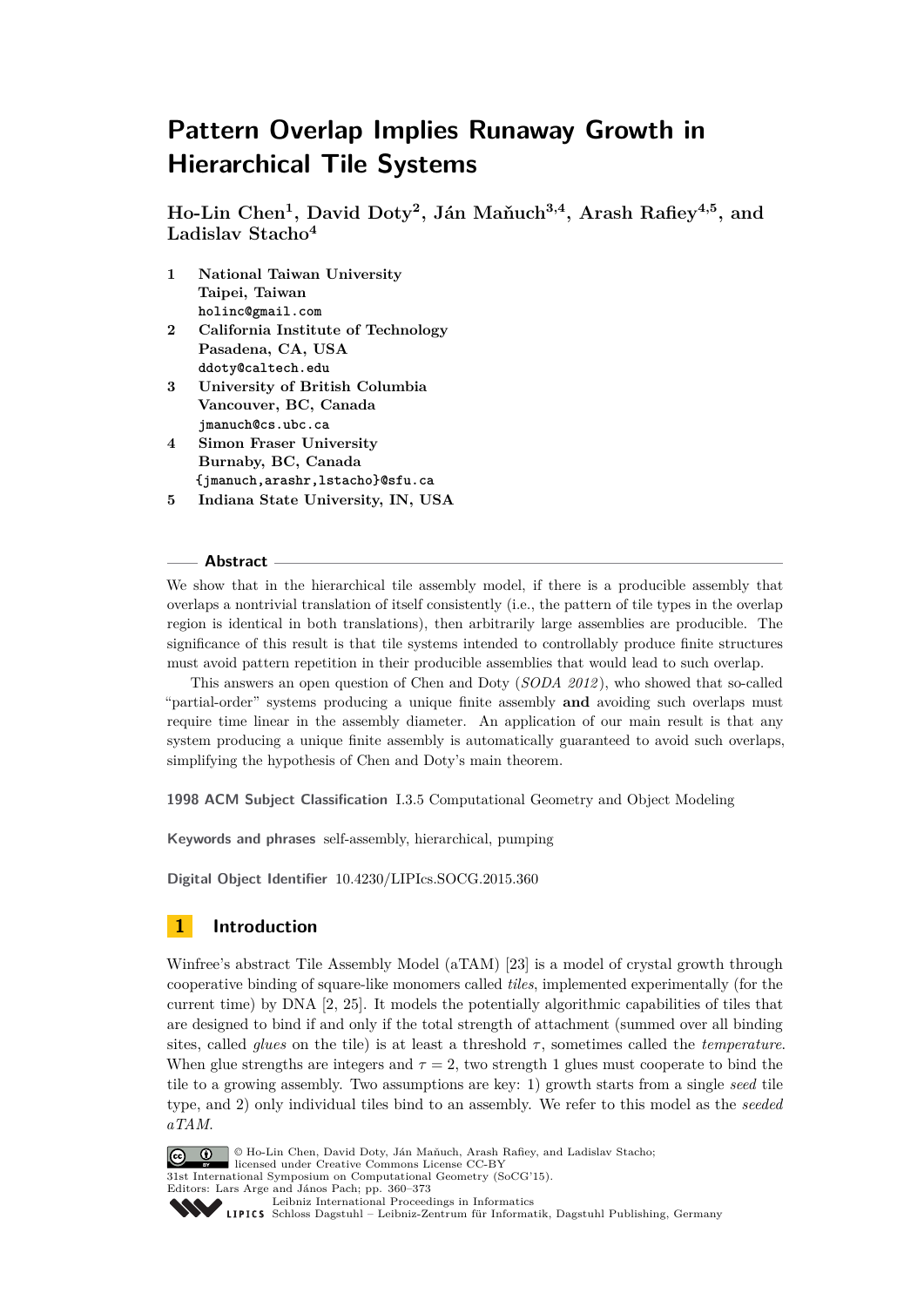#### **H. L. Chen, D. Doty, J. Maňuch, A. Rafiey, and L. Stacho 361**

While violations of these assumptions are often viewed as errors in implementation of the seeded aTAM [\[20,](#page-12-1) [21\]](#page-12-2), relaxing them results in a different model with its own programmable abilities. In the *hierarchical* (a.k.a. *multiple tile* [\[1\]](#page-11-1), *polyomino* [\[15,](#page-12-3) [24\]](#page-13-2), *two-handed* [\[3,](#page-11-2) [6,](#page-12-4) [9\]](#page-12-5)) *aTAM*, there is no seed tile, and an assembly is considered producible so long as two producible assemblies are able to attach to each other with strength at least  $\tau$ , with all individual tiles being considered as "base case" producible assemblies. In either model, an assembly is considered *terminal* if nothing can attach to it; viewing self-assembly as a computation, terminal assembly(ies) are often interpreted to be the output. See [\[7,](#page-12-6) [17\]](#page-12-7) for an introduction to recent theoretical work using these models.

As with other models of computation, in general it is considerably more difficult to prove negative results (*limitations* on what a tile system can do) than to prove positive results. A common line of inquiry aimed at negative results in tile self-assembly concerns the notion of "pumping": showing that a single repetition of a certain group of tiles implies that the same group can be repeated indefinitely to form an infinite periodic structure.

The *temperature-1* problem in the seeded model of tile assembly concerns the abilities of tile systems in which every positive-strength glue is sufficiently strong to bind two tiles. It may seem "obvious" that if two tile types repeat in an assembly, then a segment of tiles connecting them could be repeated indefinitely ("pumped") to produce an infinite periodic path (since, at temperature 1, each tile along the segment has sufficient strength for the next tile in the segment to attach). However, this argument fails if the attempt to pump the segment "crashes" into an existing part of the assembly. It is conjectured [\[10\]](#page-12-8) that only finite unions of periodic patterns (so-called *semilinear* sets) can be assembled at temperature 1 in the seeded model, but despite considerable investigation  $[11, 16, 18, 19]$  $[11, 16, 18, 19]$  $[11, 16, 18, 19]$  $[11, 16, 18, 19]$  $[11, 16, 18, 19]$  $[11, 16, 18, 19]$  $[11, 16, 18, 19]$ , the question remains open. If true, temperature-1 *hierarchical* tile systems would suffer a similar limitation, due to a formal connection between producible assemblies in the seeded and hierarchical models [\[3,](#page-11-2) Lemma 4.1]. It *has* been established, using pumping arguments, that temperature-1 seeded tile systems are unable to simulate the dynamics of certain temperature-2 systems [\[11\]](#page-12-9).

Moving to temperature 2, both models gain power to assemble much more complex structures; both are able to simulate Turing machines, for instance. In a certain sense, the hierarchical model is at least as powerful as the seeded model, since every seeded tile system can be simulated by a hierarchical tile system with a small "resolution loss": each tile in the seeded system is represented by a  $5 \times 5$  block of tiles in the hierarchical system [\[3,](#page-11-2) Theorem 4.2].

From this perspective, the main theorem of this paper, a negative result on hierarchical tile assembly that does not apply to seeded tile assembly, is somewhat surprising. We show that hierarchical systems, of *any* temperature, are forced to admit a sort of infinite "pumping" behavior if a special kind of "pattern repetition" occurs. More formally, suppose that a hierarchical tile system T is able to produce an assembly  $\alpha_0$  such that, for some nonzero vector  $\vec{v}$ , the assembly  $\alpha_1 = \alpha_0 + \vec{v}$  (meaning  $\alpha_0$  translated by  $\vec{v}$ ) intersects  $\alpha_0$ , but the two translations agree on every tile type in the intersection (they are *consistent*). It is known that this implies that the union  $\alpha_0 \cup \alpha_1$  is producible as well [\[8,](#page-12-13) Theorem 5.1]. Our main theorem, Theorem [11,](#page-10-0) shows that this condition implies that  $\mathcal T$  can produce arbitrarily large assemblies, answering the main open question of [\[8\]](#page-12-13).

The assembly is not necessarily infinitely many translations of all of  $\alpha_0$ , since although *α*<sub>0</sub> and *α*<sub>1</sub> are consistent, which implies that *α*<sub>1</sub> must be consistent with  $\alpha_2 = \alpha_0 + 2\vec{v}$ , it may be that  $\alpha_0$  is not consistent with  $\alpha_2$ . However, our proof shows that a subassembly  $\beta_2$ of  $\alpha_2$  can be assembled that is sufficient to grow another translated copy of  $\beta_2$ , so that the infinite producible assembly consists of infinitely many translations of *β*2. See Figure [1](#page-2-0) for an example illustration.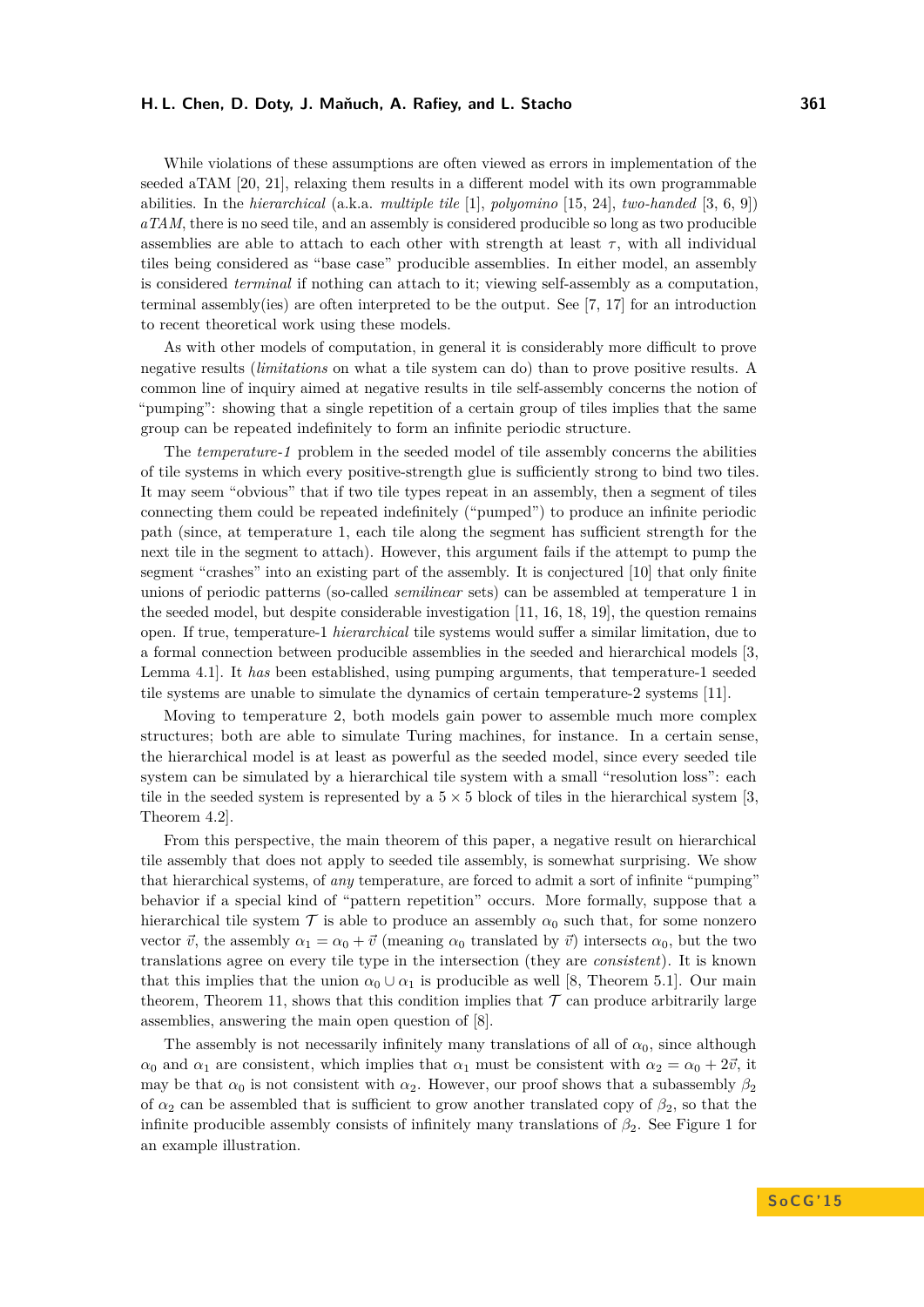<span id="page-2-0"></span>

**Figure 1** Example of the main theorem of this paper. (a) A producible assembly *α*0. Gray tiles are all distinct types from each other, but red, green, and blue each represent one of three different tile types, so the two blue tiles are the same type. (b) By Theorem [9,](#page-10-1)  $\alpha_0 \cup \alpha_1$  is producible, where  $\alpha_1 = \alpha_0 + (2, -2)$ , because they overlap in only one position, and they both have the blue tile type there. (c)  $\alpha_0$  and  $\alpha_2$  both have a tile at the same position, but the types are different (green in the case of  $\alpha_0$  and red in the case of  $\alpha_2$ ). (d) However, a subassembly  $\beta_i$  of each new  $\alpha_i$  can grow, enough to allow the translated equivalent subassembly  $\beta_{i+1}$  of  $\alpha_{i+1}$  to grow from  $\beta_i$ , so an infinite structure is producible.

An immediate application of this theorem is to strengthen a theorem of Chen and Doty [\[4\]](#page-11-3). They asked whether every hierarchical tile system obeying a technical condition known as the *partial order* property and producing a unique finite terminal assembly, also obeys the condition that no producible assembly is consistent with a translation of itself. The significance of the latter condition is that the main theorem of [\[4\]](#page-11-3) shows that systems satisfying the condition obey a time lower bound for assembly: they assemble their final structure in time  $\Omega(d)$ , where d is the diameter of the final assembly. Our main theorem implies that every system *not* satisfying the condition must produce arbitrarily large assemblies and therefore cannot produce a unique finite terminal assembly. Hence *all* hierarchical partial order systems are constrained by this time lower bound, the same lower bound that applies to all seeded tile systems. Thus hierarchical partial order systems, despite the ability to assemble many sub-assemblies of the final assembly in parallel, provably cannot exploit this parallelism to obtain a speedup in assembly time compared to the seeded model.

It is worthwhile to note that our main theorem does not apply to the seeded model. For instance, it is routine to design a seeded tile system that assembles a unique terminal assembly shaped like a square, which uses the same tile type in the upper right and lower left corners of the square. Translating this assembly to overlap those two positions means that this tile system satisfies the hypothesis of our main theorem. Why does this not contradict the fact that this system, like all seeded systems, can be simulated by a hierarchical tile system at scale factor 5 [\[3,](#page-11-2) Theorem 4.2], which would apparently satisfy the same consistent overlap condition? The answer is that the hierarchical simulating system of [\[3\]](#page-11-2) uses different  $5 \times 5$  blocks to represent the same tile type from the seeded system, depending on the *sides* of the tile that are used to bind in the seeded system. Since the upper-right corner tile and lower-left corner tile in the seeded system must clearly bind using different sides, they are represented by different blocks in the simulating hierarchical system. Hence in the hierarchical system, the terminal assembly does *not* consistently overlap with itself.

Our argument proceeds by reducing the problem (via a simple argument) to a simple-tostate theorem in pure geometry. That theorem's proof contains almost all of the technical machinery required to prove our main theorem. Let  $S_0$  be a discrete *shape*: a finite, connected subset of  $\mathbb{Z}^2$ , and let  $\vec{v} \in \mathbb{Z}^2$  be a nonzero vector. Let  $S_1 = S_0 + \vec{v} \in \{p + \vec{v} \mid p \in S_1 \}$ ,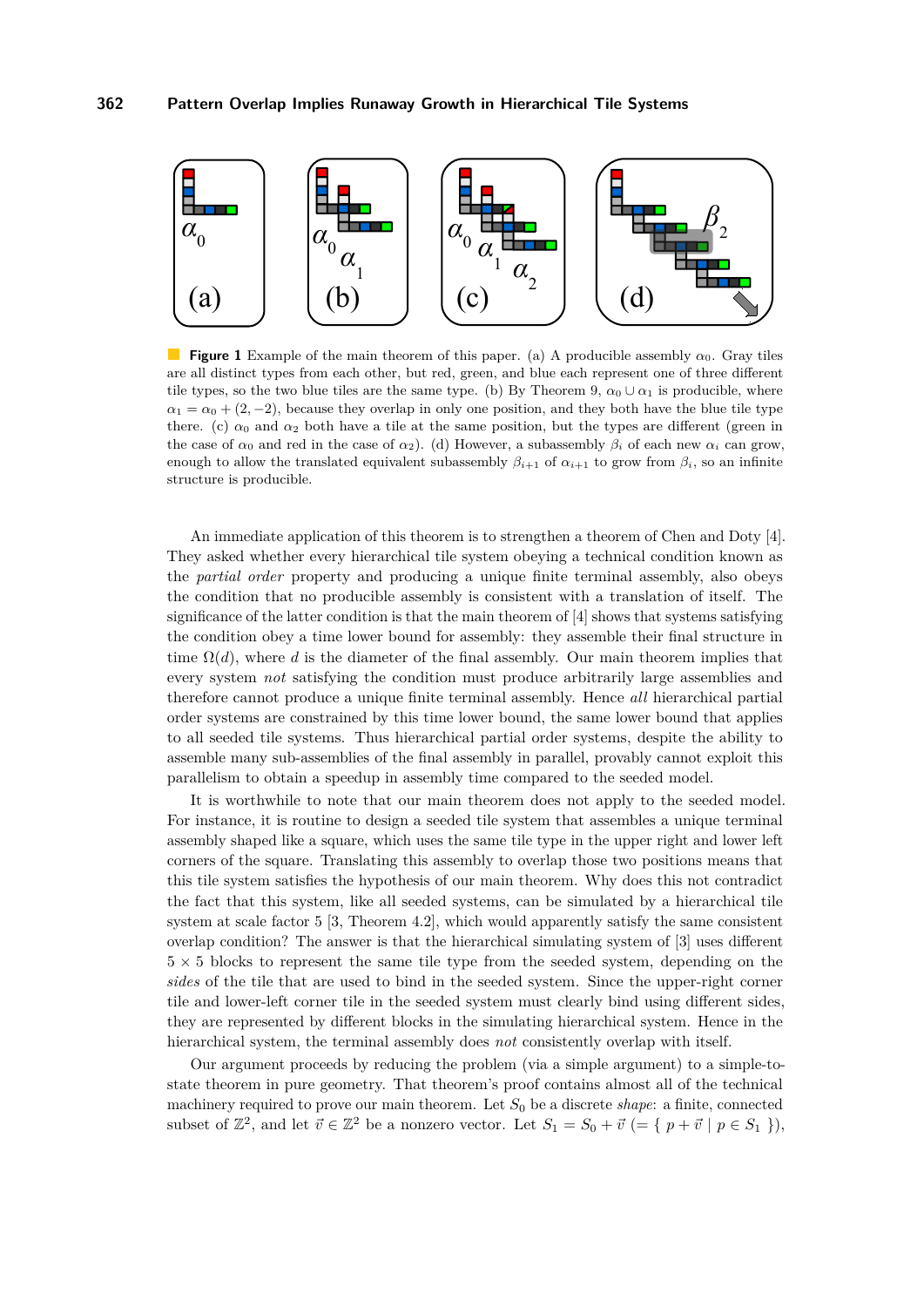and let  $S_2 = S_1 + \vec{v}$ . The theorem states that  $S_2 \setminus S_1$  (possibly a disconnected set) contains a connected component that does not intersect  $S_0$ . This is clear when  $\vec{v}$  is large enough that  $S_0 \cap S_2 = \emptyset$ , but for the general case, we encourage the reader to attempt to prove it before concluding that it is obvious. In Figure [1,](#page-2-0)  $S_2 \setminus S_1$  (referring respectively to the shapes of assemblies  $\alpha_2$  and  $\alpha_1$ ) contains two connected components, one on top and the other on bottom. The top component intersects  $S_0$ , but not the bottom.

This problem is in turn reduced to a more technical statement about simple curves (continuous, one-to-one functions  $\varphi : [0,1] \to \mathbb{R}^2$ ) whose intersection implies the shapes theorem. Although we need the curve theorem to hold only for polygonal curves on the integer grid  $\mathbb{Z}^2$ , the result holds for general curves and may be useful in other contexts.

## **2 Informal definition of the hierarchical tile assembly model**

We give an informal sketch of the hierarchical variant of the abstract Tile Assembly Model (aTAM). See Section [A.1](#page-13-3) for a formal definition.

Let  $\mathbb{R}, \mathbb{Z}, \mathbb{N}$  and  $\mathbb{Z}^+$  denote the set of all real numbers, integers, non-negative integers and positive integers, respectively. Given a set  $S \subseteq \mathbb{R}^2$  and a vector  $\vec{v} \in \mathbb{R}^2$ , let  $S + \vec{v} =$  ${p + \vec{v} : p \in S}.$ 

A *tile type* is a unit square with four sides, each consisting of a *glue label* (often represented as a finite string). Each glue type is assigned a nonnegative integer *strength*. We assume a finite set *T* of tile types, but an infinite number of copies of each tile type, each copy referred to as a *tile*. An *assembly* is a positioning of tiles on the integer lattice  $\mathbb{Z}^2$ ; i.e., a partial function  $\alpha : \mathbb{Z}^2 \dashrightarrow T$ . Write  $\alpha \sqsubseteq \beta$  to denote that  $\alpha$  is a *subassembly* of  $\beta$ , which means that dom  $\alpha \subseteq$  dom  $\beta$  and  $\alpha(p) = \beta(p)$  for all points  $p \in$  dom  $\alpha$ . Given an assembly  $\beta$  and a set  $D \subseteq \text{dom } \beta$ ,  $\beta \upharpoonright_D$  is a subassembly of  $\alpha$  with dom  $(\beta \upharpoonright_D) = D$ .

We abuse notation and take a tile type *t* to be equivalent to the single-tile assembly containing only *t* (at the origin if not otherwise specified). Two adjacent tiles in an assembly *interact* if the glue labels on their abutting sides are equal and have positive strength. Each assembly induces a *binding graph*, a grid graph whose vertices are tiles, with an edge between two tiles if they interact. The assembly is *τ -stable* if every cut of its binding graph has strength (the sum of the weights of the edges in the cut) at least  $\tau$ , where the weight of an edge is the strength of the glue it represents.

A *hierarchical tile assembly system* (hierarchical TAS) is a pair  $\mathcal{T} = (T, \tau)$ , where T is a finite set of tile types and  $\tau \in \mathbb{N}$  is the temperature. An assembly is *producible* if either it is a single tile from  $T$ , or it is the  $\tau$ -stable result of translating two producible assemblies without overlap. The restriction on overlap is a model of a chemical phenomenon known as *steric hindrance* [\[22,](#page-12-14) Section 5.11] or, particularly when employed as a design tool for intentional prevention of unwanted binding in synthesized molecules, *steric protection* [\[13,](#page-12-15) [14,](#page-12-16) [12\]](#page-12-17). An assembly  $\alpha$  is *terminal* if for every producible assembly  $\beta$ ,  $\alpha$  and  $\beta$  cannot be *τ*-stably attached. If  $\alpha$  can grow into  $\beta$  by the attachment of zero or more assemblies, then we write  $\alpha \to \beta$ . Our definitions imply only finite assemblies are producible. Figure [2](#page-4-0) shows an example of hierarchical attachment.

## **3 Main result**

Section [3.1](#page-4-1) proves a theorem about curves in  $\mathbb{R}^2$  (Theorem [7\)](#page-6-0) that contains most of the technical detail required for our main theorem. Theorem [7](#page-6-0) states that if a finite set of simple curves  $\varphi_1, \ldots, \varphi_k$  do not intersect each other, and for some nonzero  $\vec{v} \in \mathbb{R}^2$ , for each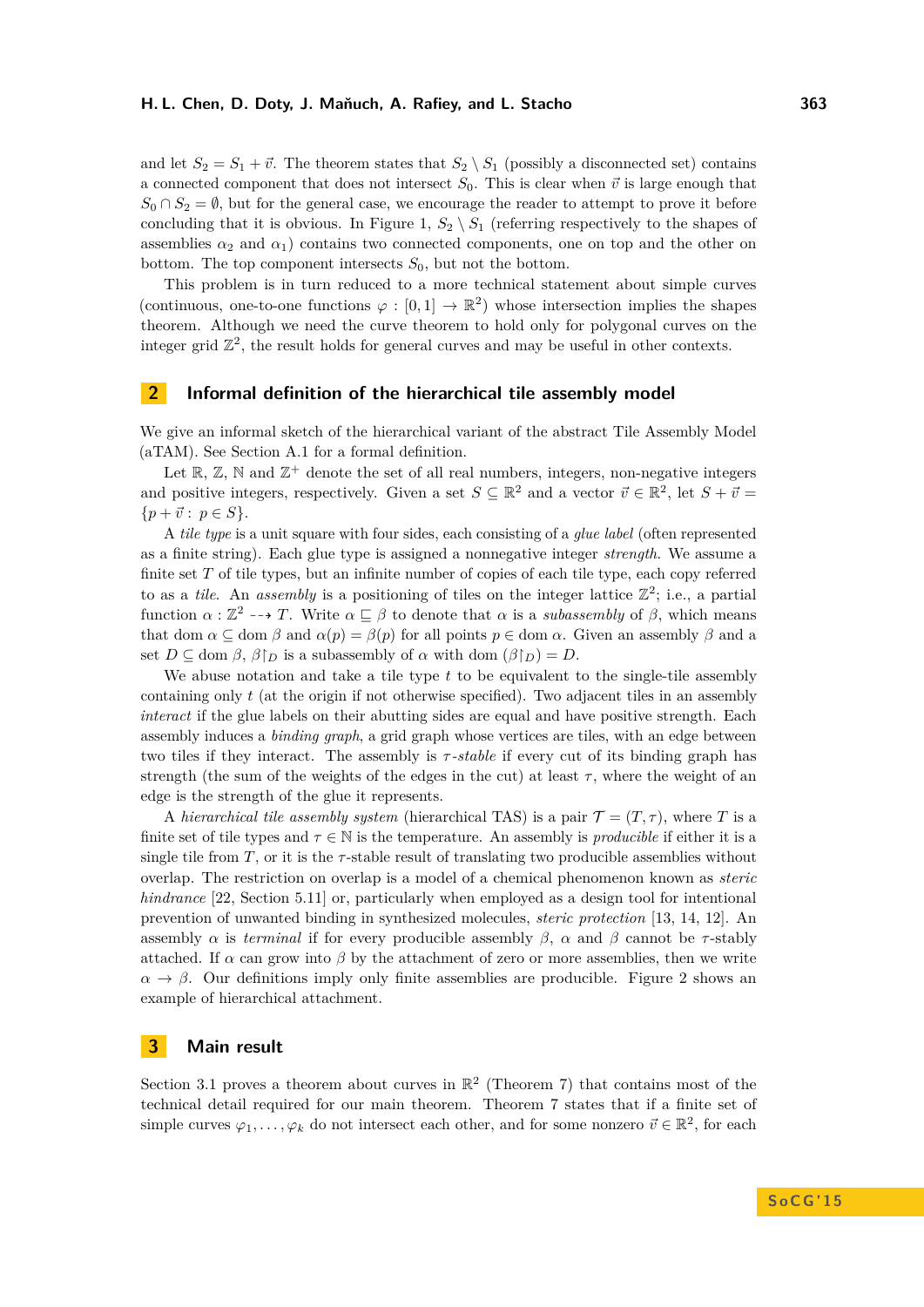<span id="page-4-0"></span>

**Figure 2** Typical example of hierarchical assembly, at temperature *τ* = 2. The segments between tiles represent the bonds, the number of segments encodes the strength of the bond (here, 1 or 2). In the seeded, single tile model with seed  $\sigma = t_0$ , the assembly at step (b) would be terminal.

*i*, there is  $n \in \mathbb{Z}^+$  so that  $\varphi_i(1) = \varphi_{i+1}(0) + n\vec{v}$  (where  $\varphi_{k+1} = \varphi_1$ , i.e., each curve ends a positive integer multiple of  $\vec{v}$  from the start of the next), then some curve  $\varphi_i$  intersects  $\varphi_i + \vec{v}$ . Section [3.2](#page-8-0) uses Theorem [7](#page-6-0) to prove a geometrical theorem about shapes in  $\mathbb{Z}^2$  (Theorem [8\)](#page-8-1), namely that for any shape  $S_0$ , with  $S_1 = S_0 + \vec{v}$  and  $S_2 = S_0 + 2\vec{v}$ , it holds that  $S_2 \setminus S_1$  has a connected component that does not intersect *S*0. Section [3.3](#page-10-2) uses Theorem [8](#page-8-1) to prove our main theorem (Theorem [11\)](#page-10-0), which is that if a tile system can produce an assembly that overlaps itself consistently, the arbitrarily large assemblies are producible.

The high-level intuition of the proofs of these results is as follows (described in reverse order). Theorem [11](#page-10-0) intuitively holds by the following argument. If a producible assembly  $\alpha_0$ is consistent with its translation  $\alpha_1 = \alpha + \vec{v}$  by some nonzero vector  $\vec{v} \in \mathbb{Z}^2$ , then Theorem [8](#page-8-1) implies that some portion *C* of  $\alpha_2 = \alpha_0 + 2\vec{v}$  does not intersect  $\alpha_0$ , and *C* is furthermore assemblable from  $\alpha_1$  (by Theorem [9\)](#page-10-1). Therefore, it is assemblable from  $\alpha_0 \cup \alpha_1$  (since  $\alpha_2$ ) is consistent with  $\alpha_1$ , and this part *C* of  $\alpha_2$  does not intersect  $\alpha_0$ , ruling out inconsistency due to *C* clashing with  $\alpha_0$ ). Thus  $\alpha_1 \cup C$  is producible and overlaps consistently with its translation by  $\vec{v}$ . Since *C* is nonempty,  $\alpha_1 \cup C$  is strictly larger than  $\alpha_0$ . Iterating this argument shows that arbitrarily large producible assemblies exist.

Why does Theorem [8](#page-8-1) hold? If it did not, then every connected component  $C_i$  of  $S_2 \setminus S_1$ would intersect  $S_0$  at a point  $p_i$ . Since  $p_i \in S_0$ ,  $p_i + 2\vec{v} \in S_2$ . Since  $p_i \in S_2$ , there is a path  $q_i$ from  $p_i$  to  $p_i + 2\vec{v}$  lying entirely inside of  $S_2$ . But Corollary [5](#page-5-0) implies that  $q_i$  must intersect  $q_i - \vec{v}$ , which, being a path inside of  $S_1$ , implies that  $p_i + 2\vec{v}$  is in a different connected component  $C_{i+1}$  of  $S_2 \setminus S_1$ . But since  $C_{i+1}$  also intersects  $S_0$ , there is a point  $p_{i+1}$  in this intersection, and there is a curve  $\varphi_i$  from  $p_i + 2\vec{v}$  to  $p_{i+1}$ . Since every connected component of  $S_2 \setminus S_1$  intersects  $S_0$ , we can repeat this argument until we return to the original connected component  $C_i$ . But then the various curves  $\varphi_i$  defined within each component will satisfy the conditions of Theorem [7,](#page-6-0) a contradiction.

#### <span id="page-4-1"></span>**3.1 A theorem about curves**

**► Definition 1.** Given a nonzero vector  $\vec{v} \in \mathbb{R}^2$  and a point  $p \in \mathbb{R}^2$  the  $\vec{v}$ -*axis through*  $p$ , denoted as  $L_{\vec{v},p}$ , is the line parallel to  $\vec{v}$  through *p*.

**► Definition 2.** Let  $\varphi : [0,1] \to \mathbb{R}^2$  be continuous one-to-one mapping. Then  $\varphi([0,1])$  is called a *simple* (non-self-intersecting) curve from  $\varphi(0)$  to  $\varphi(1)$ . If  $\varphi : [0,1] \to \mathbb{R}^2$  is continuous with  $\varphi(0) = \varphi(1)$  and one-to-one on [0, 1], then  $\varphi([0,1])$  is called a *simple closed* curve.

Obviously, any curve  $\varphi([0,1])$  from  $\varphi(0)$  to  $\varphi(1)$  (being a subset of the plane) can be considered also as a curve from  $\varphi(1)$  to  $\varphi(0)$ . Therefore, for the sake of brevity, we sometimes denote this curve simply by  $\varphi$  and say that  $\varphi$  connects points  $\varphi(0), \varphi(1)$ . If  $0 \le t_1 \le t_2 \le 1$ , then  $\varphi([t_1, t_2])$  is a simple curve as well. If  $\varphi_1$  and  $\varphi_2$  are simple non-closed curves such that  $\varphi_1 \cap \varphi_2 = {\varphi_1(1)} = {\varphi_2(0)}$  then their concatenation  $\varphi_1 \oplus \varphi_2$ , defined by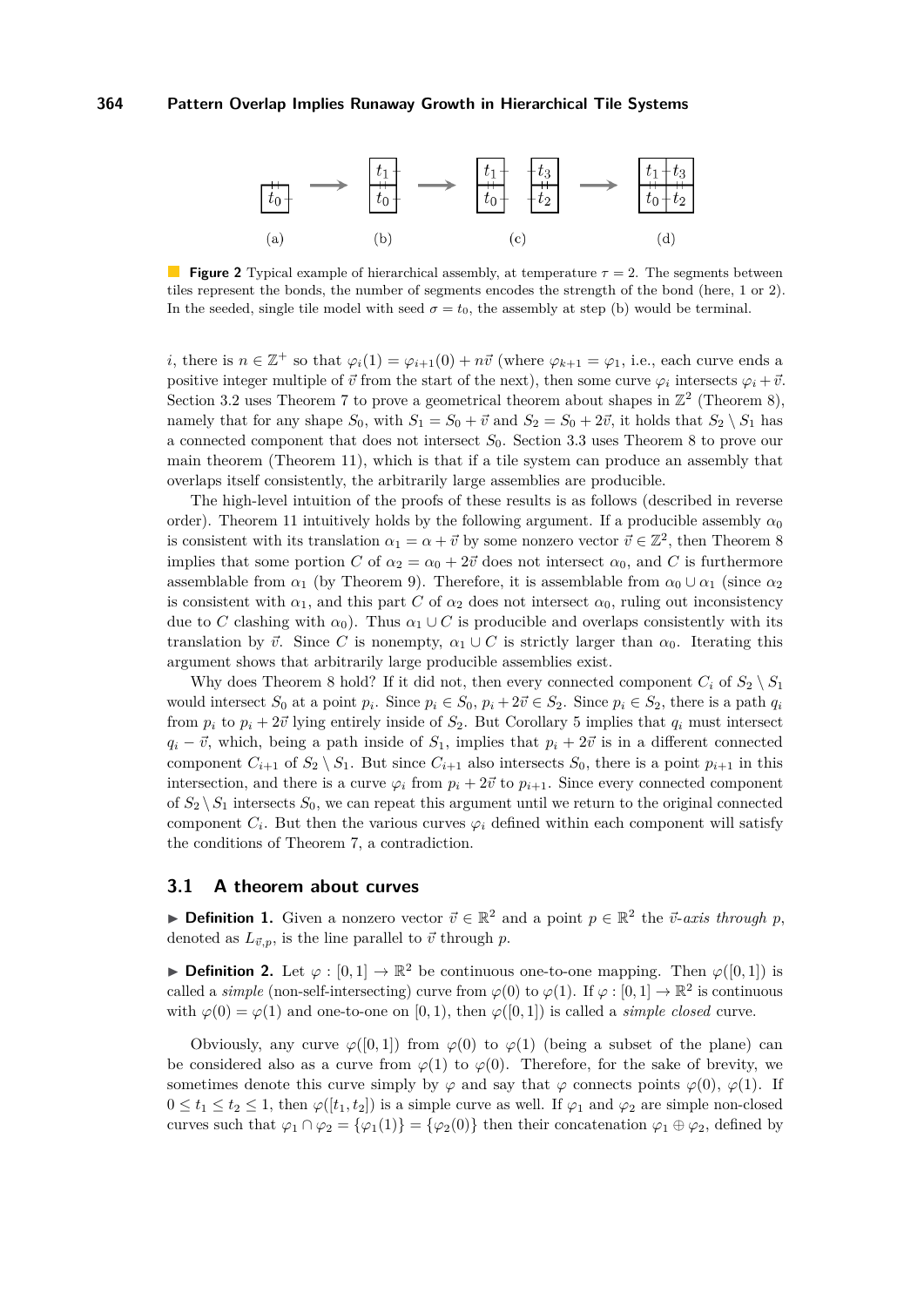$(\varphi_1 \oplus \varphi_2)(t) = \varphi_1(2t)$  if  $t \leq \frac{1}{2}$  and  $(\varphi_1 \oplus \varphi_2)(t) = \varphi_2(2(t - \frac{1}{2}))$  otherwise, is also a simple curve (closed if  $\varphi_2(1) = \varphi_1(0)$ ).

**► Definition 3.** Given a subset of a plane  $A \subseteq \mathbb{R}^2$  and a vector  $\vec{v} \in \mathbb{R}^2$ , the *shift (or translation) of A by*  $\vec{v}$ , denoted by  $A + \vec{v}$ , is the set  $A + \vec{v} = \{p + \vec{v} : p \in A\}$ .

The following lemma, due to Demaine, Demaine, Fekete, Patitz, Schweller, Winslow, and Woods [\[5,](#page-11-4) Lemma 6.3], states that if a curve does not intersect a translation of itself, then it also does not intersect any integer multiples of the same translation. We state the lemma in terms of curves instead of shapes as in ref.[\[5\]](#page-11-4), and for the sake of self-containment, we provide a proof stated in these terms.

<span id="page-5-1"></span>**Lemma 4** ([\[5\]](#page-11-4)). *Consider points*  $p_1, p_2 \in \mathbb{R}^2$ , nonzero vector  $\vec{v} \in \mathbb{R}^2$  and a simple curve  $\varphi$  *connecting*  $p_1$  *and*  $p_2$  ( $\varphi$  *may be closed if*  $p_1 = p_2$ ) *such that*  $\varphi \cap (\varphi + \vec{v}) = \emptyset$ *. Let*  $\varphi^{\rightarrow k} = \varphi + k\vec{v}, \ k \in \mathbb{Z}$ . Then all  $\varphi^{\rightarrow k}$ 's are mutually disjoint.

**Proof.** To every point of  $\varphi$  we can assign "relative distance" *d* from the line  $L_{\vec{v},p_1}$ —positive for points left to the line and negative for points right to the line (with respect to  $\vec{v}$ ). Since the function  $d \circ \varphi : [0,1] \to \mathbb{R}$  is continuous, by the extreme value theorem it attains both its minimum  $d_{\min}$  and maximum  $d_{\max}$ .

If  $d_{\min} = d_{\max}$  then  $\varphi$  is just a line segment on the line  $L_{\vec{v},p_1}$  with a length less than  $|\vec{v}|$ and the statement of the lemma holds true.

If  $d_{\min} < d_{\max}$ , let  $T_{\min} = \{ t \in [0, 1] : d \circ \varphi(t) = d_{\min} \}$  and  $T_{\max} = \{ t \in [0, 1] : d \circ \varphi(t) = d_{\min} \}$  $d_{\text{max}}$ . Since both  $T_{\text{min}}$  and  $T_{\text{max}}$  are closed and non-empty, we can take  $t_{\text{min}} \in T_{\text{min}}$  and  $t_{\max} \in T_{\max}$  such that  $d_{\min} < d \circ \varphi(t) < d_{\max}$  for every  $t \in (\min\{t_{\min}, t_{\max}\}, \max\{t_{\min}, t_{\max}\}).$ Denote  $p_{\min} = \varphi(t_{\min})$  and  $p_{\max} = \varphi(t_{\max})$ . All curves  $\varphi^{\to k}$ ,  $k \in \mathbb{Z}$ , lie within the stripe between lines  $L_{\vec{v},p_{\min}}$  and  $L_{\vec{v},p_{\max}}$ . Denote  $\psi = \varphi([\min\{t_{\min}, t_{\max}\}, \max\{t_{\min}, t_{\max}\}])$  (a simple curve connecting  $p_{\min}$  and  $p_{\max}$ ) and let  $\psi \to k \psi, k \in \mathbb{Z}$ , be the corresponding shifts of *ψ*.

Since  $\psi \to^k$  meets neither  $L_{\vec{v},p_{\text{min}}}$  nor  $L_{\vec{v},p_{\text{max}}}$  at any point except its end-points, it splits the stripe into two disjoint regions—left and right (with respect to vector  $\vec{v}$ )—let us denote the left region by  $L_k$  and the right one by  $R_k$ .

Since  $\varphi \cap (\varphi + \vec{v}) = \emptyset$ , we have for every  $k \in \mathbb{Z}$ ,  $\psi \to k \cap \varphi \to k+1 \subseteq \varphi \to k \cap \varphi \to k+1 = \emptyset$ . Since the point  $p_{\min} + (k+1)\vec{v} \in \varphi^{-k+1}$  lies in  $R_k$  and  $\varphi^{-k+1} \cap \psi^{-k} = \emptyset$ , the whole curve  $\varphi_{k+1}$ lies in  $R_k$ . Hence  $\psi \to k+1} \subseteq R_k$  and similarly  $\psi \to k-1} \subseteq \varphi \to k-1} \subseteq L_k$ . This yields  $R_{k+1} \subseteq R_k$ and  $L_{k-1} \subseteq L_k$  and consequently  $R_\ell \subseteq R_k$  and  $L_k \subseteq L_\ell$  for any  $k \leq \ell, k, \ell \in \mathbb{Z}$ .

Consider now any  $k < \ell, k, \ell \in \mathbb{Z}$ . If  $\ell = k + 1$  then  $\varphi^{\to k} \cap \varphi^{\to \ell} = \emptyset$  by the assumption of the lemma. If  $\ell > k + 1$  then  $\varphi^{\to k} \subset L_{k+1}$  and  $\varphi^{\to \ell} \subset R_{\ell-1} \subset R_{k+1}$ , i.e.,  $\varphi^{\to k}$  and  $\varphi^{\to \ell}$  are disjoint.

The following corollary of Lemma [4](#page-5-1) shows that if a curve is translated by a vector  $\vec{v}$ , and the vector between its start and end points is an integer multiple of  $\vec{v}$ , then the curve must intersect its translation by  $\vec{v}$ .

<span id="page-5-0"></span>▶ **Corollary 5.** *Consider an integer*  $n \ge 1$ , a point  $p \in \mathbb{R}^2$  and a nonzero vector  $\vec{v} \in \mathbb{R}^2$ . Let  $\varphi$  *be a simple curve connecting p and*  $p + n\vec{v}$ *. Then*  $\varphi$  *intersects its translation by*  $\vec{v}$ *.* 

**Proof.** Assume for the sake of contradiction that  $\varphi$  and  $\varphi + \vec{v}$  do not intersect. By Lemma [4](#page-5-1) all curves  $\varphi + n\vec{v}$ ,  $n \in \mathbb{N}$ , are mutually disjoint but  $(p + n\vec{v}) \in \varphi \cap (\varphi + n\vec{v})$ —a contradiction.

The assumption that the vector from the start point to the end point of the curve  $\varphi$ is an integer multiple of the vector  $\vec{v}$  is essential in Corollary [5.](#page-5-0) The following example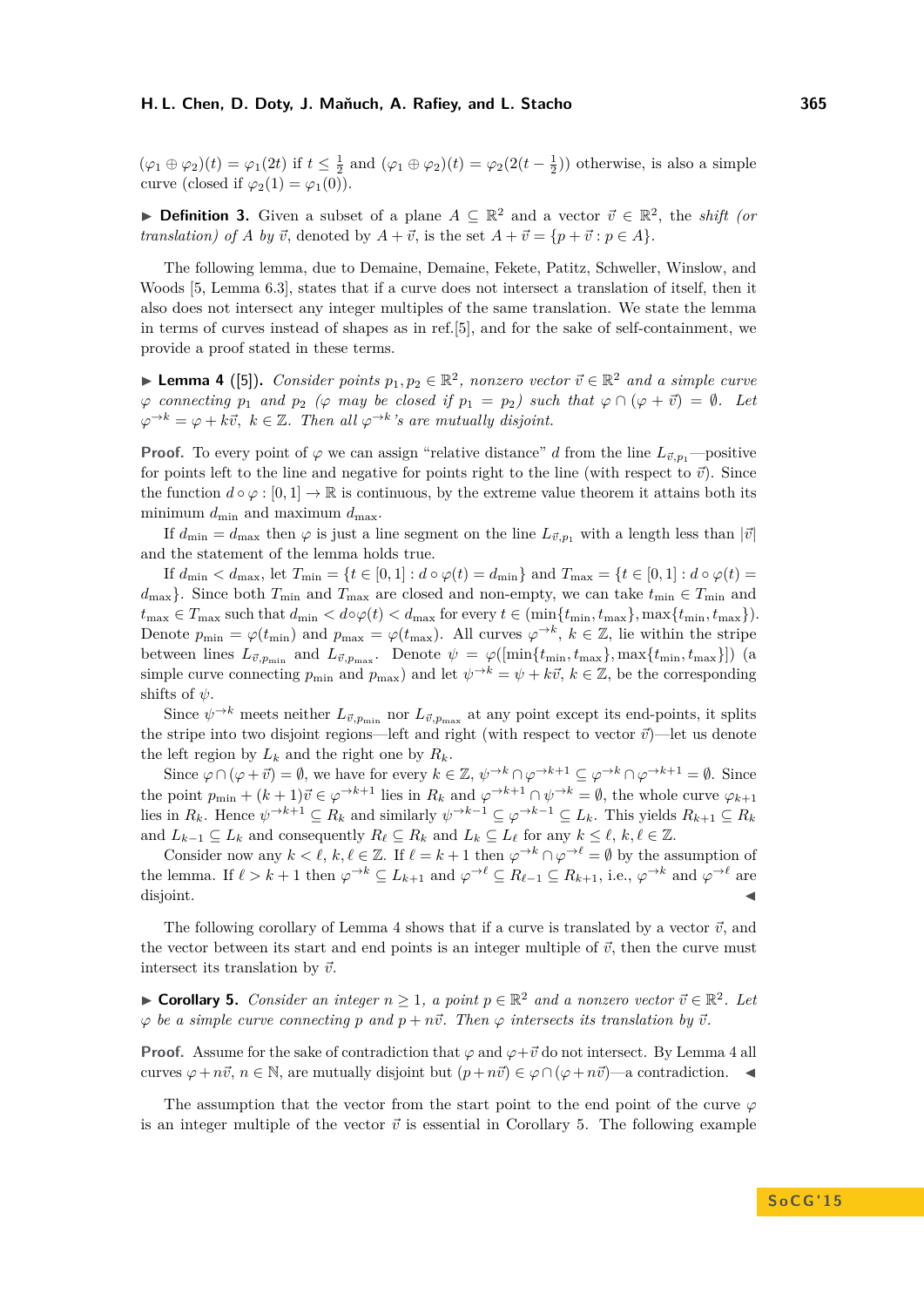#### **366 Pattern Overlap Implies Runaway Growth in Hierarchical Tile Systems**

<span id="page-6-1"></span>

**Figure 3** An example of a curve  $\varphi$  from (0,0) to (3.6,0) (solid) that does not intersect its shift  $\varphi$  + (1,0) (dashed).

provides a general construction of a curve  $\varphi \subseteq \mathbb{R}^2$  connecting points p and  $p + x\vec{v}$  such that  $\varphi \cap (\varphi + \vec{v}) = \emptyset$ , where  $\vec{0} \neq \vec{v} \in \mathbb{R}^2$  and  $x \in \mathbb{R} \setminus \mathbb{Z}$ ,  $|x| > 1$ . Note that for  $|x| < 1$  the line segment from *p* to  $p + x\vec{v}$  does not intersect its shift by  $\vec{v}$ .

► **Example 6.** For simplicity assume that  $p = (0,0)$  and  $\vec{v} = (1,0)$ . Let  $n = |x|, y = x - n$ and choose any  $\varepsilon > 0$ . Let  $\mu$  denote the line segment (simple curve) from  $(0,0)$  to  $(y,n\varepsilon)$ and *ν* denote the line segment from  $(y, n\varepsilon)$  to  $(1, -\varepsilon)$ . Denote  $\mu_k = \mu + k(1, -\varepsilon)$  and  $\nu_k = \nu + k(1, -\varepsilon)$  for  $k \in \mathbb{Z}$ . Then let  $\varphi = \mu_0 \oplus \nu_0 \oplus \cdots \oplus \mu_{n-1} \oplus \nu_{n-1} \oplus \mu_n$  be the desired curve. Figure [3](#page-6-1) shows an example of this construction for  $x = 3.6$ . Note that  $\varphi$  starts and ends on the *x*-axis and that  $\varphi + \vec{v}$  does not intersect  $\varphi$  since for each stripe between  $x = i$ and  $x = i + 1$ ,  $i = 1, \ldots, n$ , the part of  $\varphi + \vec{v}$  in this stripe lies above the part of  $\varphi$  in the same stripe (shifted up by *ε*).

The following theorem is quite technical to state. Informally, it concerns a finite set of non-intersecting curves  $\varphi_1, \ldots, \varphi_k$  and a vector  $\vec{v}$  of the following form. Each curve connects two points in the plane, subject to the condition that the end point of  $\varphi_i$  is the start point of  $\varphi_{i+1}$  translated by a positive integer multiple of  $\vec{v}$ , with  $\varphi_{k+1} = \varphi_1$ . See Figure [4\(](#page-7-0)a) for an example. An alternative way to think of these curves is as a single "mostly continuous" simple closed curve, with *k* discontinuities allowed, where each discontinuity is of the form "jump backwards by some positive integer multiple of  $\vec{v}$ ." The theorem states that this curve must intersect its translation by  $\vec{v}$ .

<span id="page-6-0"></span>▶ **Theorem 7.** Let  $k \in \mathbb{Z}^+$ , let  $p_1, \ldots, p_k \in \mathbb{R}^2$  be points, let  $n_1, \ldots, n_k \in \mathbb{Z}^+$ , and let  $\vec{v} \in \mathbb{R}^2$ *be a nonzero vector. Then there do not exist curves*  $\varphi_1, \ldots, \varphi_k : [0,1] \to \mathbb{R}^2$  satisfying the *following conditions:*

- <span id="page-6-2"></span>1.  $\varphi_i$  is a simple curve from  $p_i$  to  $(p_{i+1} + n_{i+1}\vec{v})$ , for every  $1 \leq i \leq k$ , where  $p_{k+1} = p_1$  and  $n_{k+1} = n_1$ ,
- <span id="page-6-3"></span>**2.**  $\varphi_i \cap (\varphi_i + \vec{v}) = \emptyset$ , for every  $1 \leq i \leq k$ ,
- <span id="page-6-4"></span>**3.**  $\varphi_i \cap \varphi_j = \emptyset$ , for every  $1 \leq i < j \leq k$ .

**Proof.** By induction on *k*. The base case  $k = 1$  immediately follows by Corollary [5.](#page-5-0)

Intuitively, the inductive case will show that if we suppose, for the sake of contradiction, that *k* curves exist satisfying the conditions, then we can find a common point of intersection between two of their integer translations by  $\vec{v}$ , and we can connect two subcurves of these translations to create a set of  $k' < k$  curves also satisfying the hypothesis of the theorem, without introducing an intersection. Figure [4](#page-7-0) shows an example of three curves being reduced to two. The new curves will simply be  $k' - 1$  translations of some of the original  $k$  curves (which already satisfy the conditions by hypothesis), together with one new curve  $\psi$ , so our main task will be to show that  $\psi$ , in the presence of the other pre-existing curves, satisfies the three conditions.

More formally, let  $k > 1$  and suppose the theorem holds for all integers  $0 < k' < k$ . Assume for the sake of contradiction that there are curves  $\varphi_1, \ldots, \varphi_k$  satisfying conditions [1,](#page-6-2) [2,](#page-6-3) and [3,](#page-6-4)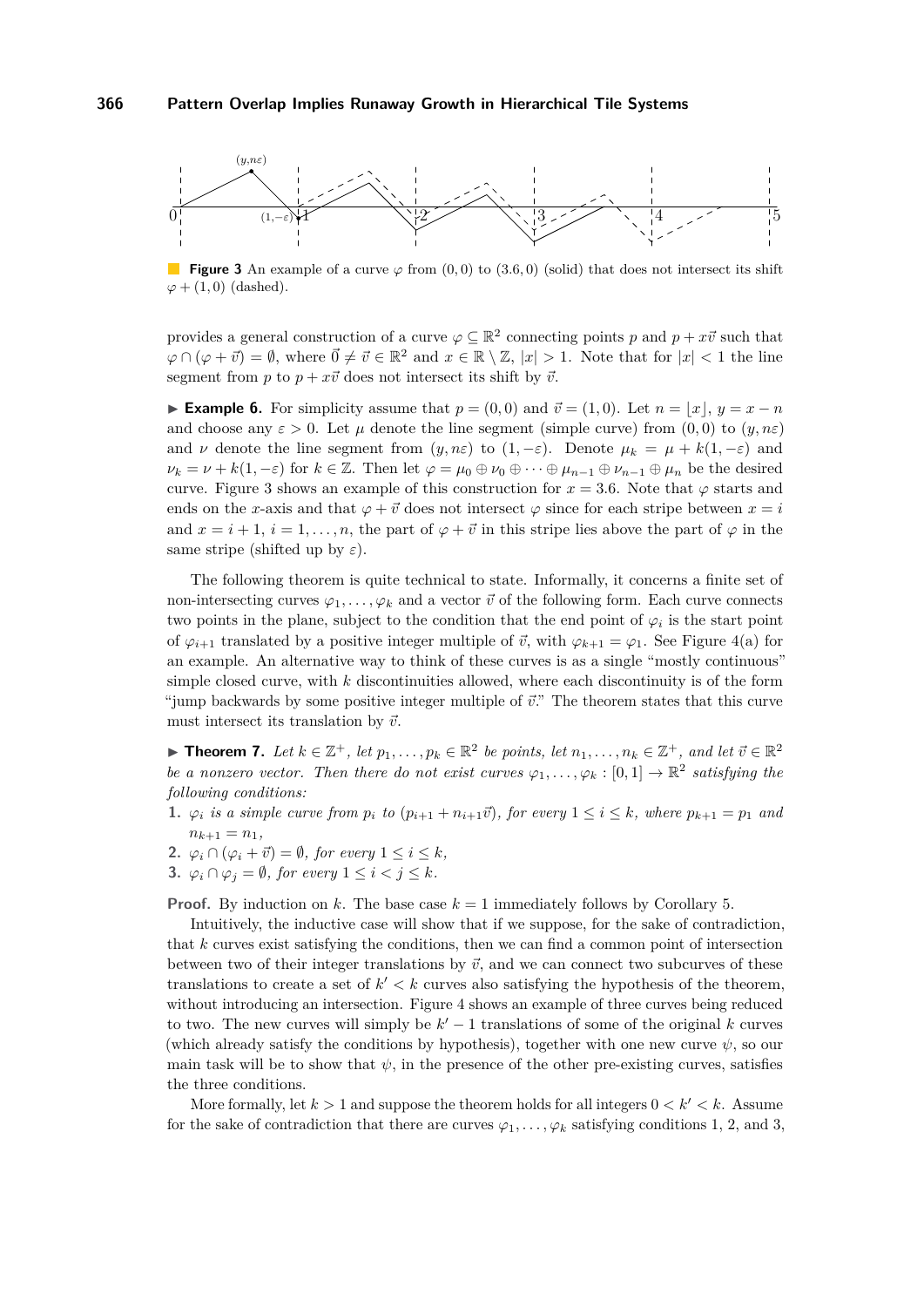<span id="page-7-0"></span>

**Figure 4** An example of the proof of Theorem [7](#page-6-0) for *k* = 3 curves.

(a) Three curves,  $\varphi_1$ ,  $\varphi_2$ , and  $\varphi_3$ , with start and end points obeying condition [1](#page-6-2) and also condition [3](#page-6-4) (the curves violate condition [2,](#page-6-3) however, as Theorem [7](#page-6-0) dictates they must if obeying the other two conditions). In this case,  $n_1 = 3$ ,  $n_2 = 2$ , and  $n_3 = 2$ .

(b) Translations of curves  $\varphi_2$  and  $\varphi_3$  by  $\vec{v}$ , showing that  $\varphi_1$  first intersects  $\varphi_2^{-1}$ , among all positive integer translations of  $\varphi_2$  and  $\varphi_3$ . So in this example,  $M = 2$  and  $L = 1$ .

(c)  $\psi$  defined as the concatenation of  $\varphi_1([0, t_1])$  with  $\varphi_2^{-1}([t_2, 1])$ .  $\psi$  and  $\varphi_3^{-1}$  and are the two curves produced by the proof for the inductive argument.

and define  $\varphi_m^{-\ell} = \varphi_m + \ell \vec{v}$  for all  $m \in \{1, \ldots, k\}$  and  $\ell \in \mathbb{N}$ . We find the first intersection of  $\varphi_1$  with any of curves  $\varphi_m^{\to \ell}$  for all  $m \in \{2, ..., k\}$  and  $\ell \in \mathbb{N}$ . Let

 $t_1 = \min\{t \in [0, 1] : (\exists m \in \{2, ..., k\})(\exists \ell \in \mathbb{N}) \varphi_1(t) \in \varphi_m^{-\ell}\},\$  $M = \text{any } m \in \{2, \ldots, k\}$  such that  $(\exists \ell \in \mathbb{N}) \varphi_1(t_1) \in \varphi_m^{-\ell}$ , *L* = the unique  $\ell \in \mathbb{N}$  such that  $\varphi_1(t_1) \in \varphi_M^{-\ell}$ ,  $t_2$  = the unique  $t \in [0, 1]$  such that  $\varphi_1(t_1) = \varphi_M^{-L}(t)$ .

Since  $\varphi_1$  intersects  $\varphi_2^{\to n_2}$  at  $p_2 + n_2 \vec{v}$  by condition [1,](#page-6-2)  $t_1$ , *M*, and *L* are well-defined. The uniqueness of *L* follows by Lemma [4.](#page-5-1) The uniqueness of  $t_2$  follows from the fact that  $\varphi_M^{\rightarrow L}$  is simple.

Now define the curve  $\psi$  as a concatenation

$$
\psi = \varphi_1([0, t_1]) \oplus \varphi_M^{\rightarrow L}([t_2, 1])
$$

and consider its shift

$$
\psi + \vec{v} = \varphi_1^{-1}([0, t_1]) \oplus \varphi_M^{-L+1}([t_2, 1]).
$$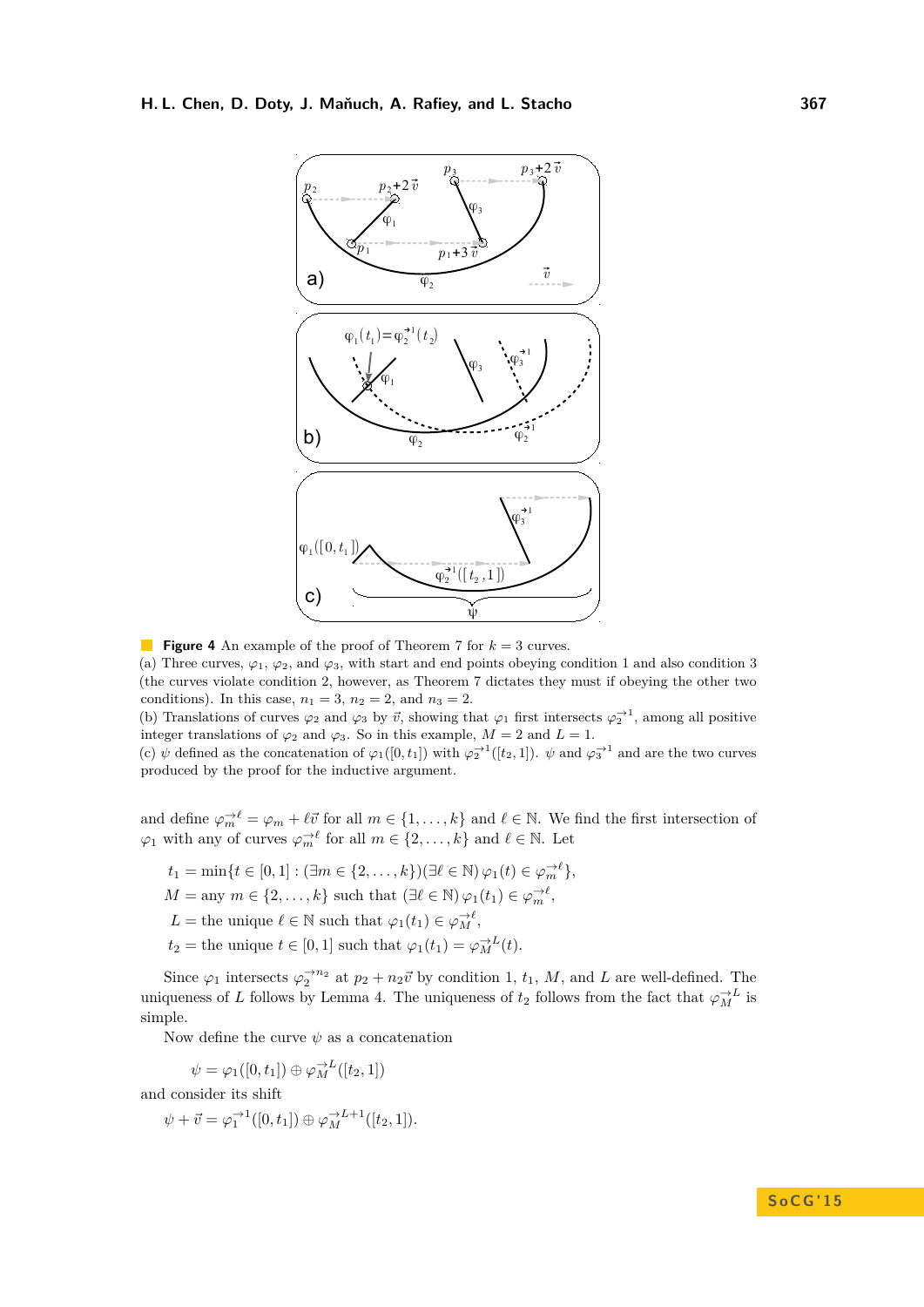

<span id="page-8-2"></span>**Figure 5** An example of four curves  $\varphi_1, \ldots, \varphi_4$  that satisfy the conditions of Theorem [7,](#page-6-0) except that  $n_1 = \frac{3}{5}$  is not an integer.

In what follows we will show that points  $p_1, p_{M+1} + L\vec{v}, \ldots, p_k + L\vec{v}$ , integers  $n_1 +$  $L, n_{M+1}, \ldots, n_k$  and curves  $\psi, \varphi_{M+1}^{\to L}, \ldots, \varphi_k^{\to L}$  form another instance satisfying conditions [1,](#page-6-2) [2,](#page-6-3) and [3.](#page-6-4)

Observe that  $\psi$  is a curve connecting the point  $p_1$  to the point  $p_{M+1} + (n_{M+1} + L)\vec{v}$ . It consists of subcurves of two simple curves whose concatenation at the intersection point  $\varphi_1(t_1) = \varphi_M^{-L}(t_2)$ , by the definition of  $t_1$ , is the first point of intersection between  $\varphi_1$  and  $\varphi_M^{\to L}$ . The curve  $\varphi_M^{\to L}$  after that point (i.e.,  $\varphi_M^{\to L}((t_2, 1])$ ) therefore cannot intersect  $\varphi_1([0, t_1))$ , so  $\psi$  is simple. It follows that  $\psi$  satisfies condition [1](#page-6-2) of the new instance.

We establish that  $\psi$  does not intersect its shift by vector  $\vec{v}$  by analyzing each of the two parts of  $\psi$ ,  $\varphi_1([0, t_1])$  and  $\varphi_M^{-\lambda}([t_2, 1])$ , and their translations by  $\vec{v}$ , separately:

- $\varphi_1([0, t_1)) \cap \varphi_1^{-1}([0, t_1)) = \emptyset$ , since  $\varphi_1 \cap \varphi_1^{-1} = \emptyset$  by condition [2.](#page-6-3)
- $\varphi_M^{\to L}([t_2, 1]) \cap \varphi_M^{\to L+1}([t_2, 1]) = \emptyset$ , since it follows by condition [2](#page-6-3) that  $\varphi_M^{\to L} \cap \varphi_M^{\to L+1} = \emptyset$ .  $\varphi_1([0,t_1)) \cap \varphi_M^{-L+1}([t_2,1]) = \emptyset$ , since by the definition of  $t_1$  (in particular, the fact that it is the minimum element of the set defining it),  $\varphi_1([0, t_1))$  does not intersect any  $\varphi_m^{-\lambda \ell}$ , for any  $m \geq 2, \ell \in \mathbb{N}$ .
- $\varphi_M^{\to L}([t_2, 1]) \cap \varphi_1^{\to 1}([0, t_1)) = \emptyset$ , since otherwise  $\varphi_1([0, t_1))$  would intersect  $\varphi_M^{\to L-1}$ , violating the definition of  $t_1$  similarly to the previous point.

This implies that  $\psi$  satisfies condition [2.](#page-6-3)

We have  $\varphi_i^{\to L} \cap \psi = \emptyset$  for every  $i > M$ , since  $\varphi_i^{\to L}$  cannot intersect  $\varphi_1([0, t_1))$  (by definition of  $t_1$ ) and  $\varphi_i^{-L} \cap \varphi_M^{-L} = \emptyset$  by condition [3.](#page-6-4) This implies that  $\psi$  satisfies condition [3](#page-6-4) of the new instance.

Thus, the new instance with points  $p_1, p_{M+1}+L\vec{v}, \ldots, p_k+L\vec{v}$ , integers  $n_1+L, n_{M+1}, \ldots, n_k$ and curves  $\psi, \varphi_{M+1}^{\to L}, \ldots, \varphi_k^{\to L}$  satisfy conditions [1,](#page-6-2) [2,](#page-6-3) and [3.](#page-6-4) In addition, it has a smaller number of curves  $(k + 1 - M = k' < k)$ , and hence, using the induction hypothesis we have a contradiction.

The example in Figure [5](#page-8-2) shows that the theorem does not hold if we allow just one of the numbers  $n_1, \ldots, n_k$  to be a non-integer.

## <span id="page-8-0"></span>**3.2 A theorem about shapes**

Theorem [7](#page-6-0) gives rise to the following geometrical theorem about discrete shapes, which is the main technical tool to prove our main self-assembly result, Theorem [11.](#page-10-0) We define a *shape* to be a finite, connected subset of  $\mathbb{Z}^2$ .

<span id="page-8-1"></span>▶ **Theorem 8.** Let  $S_0 \subset \mathbb{Z}^2$  be a shape, and let  $\vec{v} \in \mathbb{Z}^2$  be a nonzero vector. Let  $S_1 = S_0 + \vec{v}$ and  $S_2 = S_1 + \vec{v}$ . Then there is a connected component of  $S_2 \setminus S_1$  that does not intersect  $S_0$ .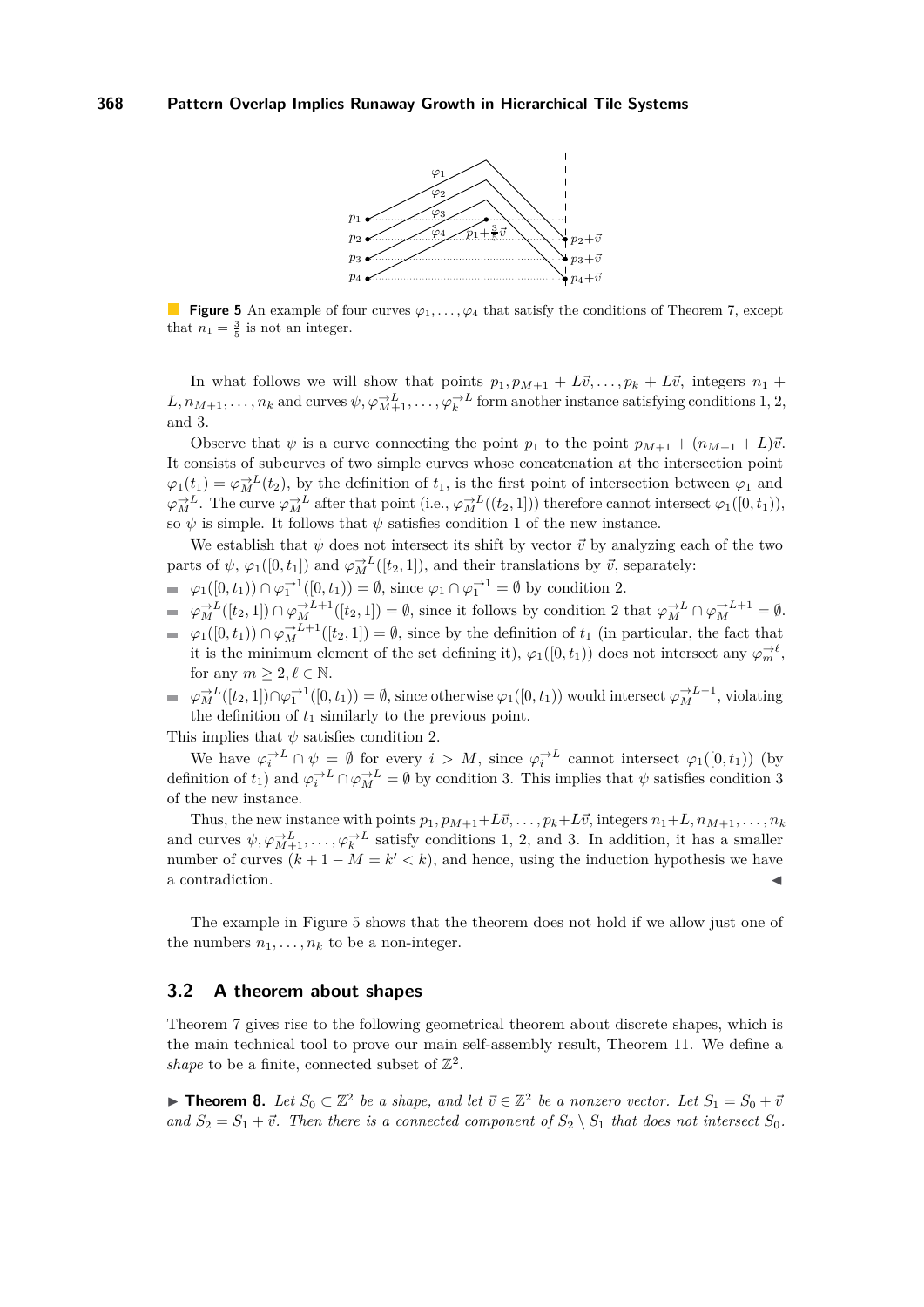<span id="page-9-0"></span>

**Figure 6** An example of a shape  $S_0$  and its two translations. Starting at  $p_1 \in (S_2 \cap S_0) \setminus S_1$ , we repeat the following procedure: from point  $p_i$  in connected component  $C_i$  of  $S_2 \setminus S_1$ , jump to point  $p_i + 2\vec{v}$ , which is guaranteed to be in a different connected component  $C_{i+1}$  of  $S_2 \setminus S_1$  from  $p_i$ (see proof of Theorem [8](#page-8-1) to see why this is implied by Corollary [5\)](#page-5-0). If  $C_{i+1}$  intersects  $S_0$  at point  $p_{i+1}$ , then there is a curve  $\varphi_i$  in  $S_2 \setminus S_1$  from  $p_i + 2\vec{v}$  to  $p_{i+1}$ , and jumping to point  $p_{i+1} + 2\vec{v}$  takes us to yet another connected component  $C_{i+2} \neq C_{i+1}$ . Repeating this must eventually result in a connected component (in this example,  $C_4$ ) that does not intersect  $S_0$ , or else the curves  $\varphi_i$  would contradict Theorem [7.](#page-6-0)

**Proof.** We first sketch an informal intuition of the proof, shown by example in Figure [6.](#page-9-0) The argument is constructive: it shows a way to iterate through some connected components of  $S_2 \setminus S_1$  to actually find one that does not intersect  $S_0$ .

Start with component  $C_1$ , and suppose it intersects  $S_0$  at point  $p_1 \in C_1 \cap S_0$ . Then  $p_1 + 2\vec{v} \in S_2$  $p_1 + 2\vec{v} \in S_2$  $p_1 + 2\vec{v} \in S_2$  since  $p_1 \in S_0$ .<sup>1</sup> Let  $\psi$  be a path (simple curve) from  $p_1$  to  $p_1 + 2\vec{v}$  lying entirely within  $S_2$ . Corollary [5](#page-5-0) implies that  $\psi$  intersects  $\psi - \vec{v}$ , which is a curve lying entirely within *S*<sub>1</sub>. In other words, every path from  $p_1$  to  $p_1 + 2\vec{v}$  lying inside  $S_2$  hits  $S_1$ , i.e.,  $p_1 + 2\vec{v}$  and  $p_1$ are in different connected components of  $S_2 \setminus S_1$ . We call  $C_2 \neq C_1$  the connected component of  $p_1 + 2\vec{v}$ . Suppose  $C_2$  also intersects  $S_0$ ; then there is some curve  $\varphi_1$  lying entirely within  $S_2 \setminus S_1$  and going from  $p_1 + 2\vec{v}$  to this new point  $p_2 \in C_2 \cap S_0$ . Repeating the previous argument,  $p_2 + 2\vec{v}$  must be in a different connected component  $C_3 \neq C_2$ , and if  $C_3$  also intersects  $S_0$ , then there is another curve  $\varphi_2 \subset C_3$  from  $p_2 + 2\vec{v}$  to  $p_3 \in C_3 \cap S_0$ . In this example, we iterate this one more time and find that connected component  $C_4 \subset S_2 \setminus S_1$ does not intersect *S*0.

For the sake of contradiction, suppose that we fail to find such a connected component, i.e., every one of the connected components  $C_1, \ldots, C_k$  of  $S_2 \setminus S_1$  intersects  $S_0$ . Then eventually the above described procedure cycles back to a previously visited connected component, and

<span id="page-9-1"></span><sup>1</sup> In this example  $p_1 + 2\vec{v} \notin S_1$ ; in the full argument we consider  $p_1 + n\vec{v}$  for  $n \in \mathbb{Z}^+$  large enough to ensure this.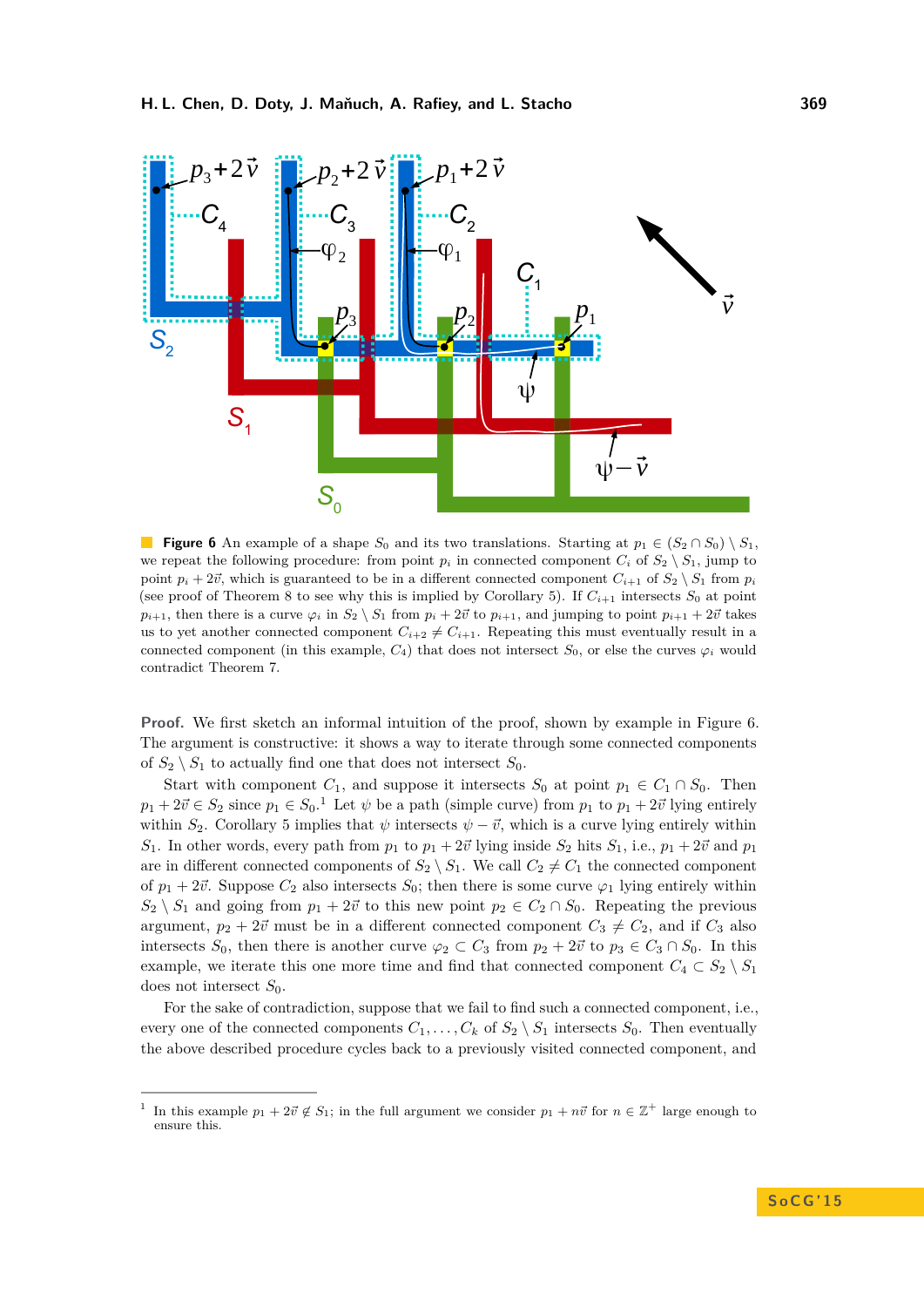### **370 Pattern Overlap Implies Runaway Growth in Hierarchical Tile Systems**

the curves  $\varphi_i$  contained in  $S_2 \setminus S_1$  satisfy condition [1](#page-6-2) of Theorem [7.](#page-6-0) Since each  $\varphi_i \in S_2 \setminus S_1$ , we have  $\varphi_i + \vec{v} \in S_3 \setminus S_2$ , hence  $\varphi_i \cap (\varphi_i + \vec{v}) = \emptyset$  for all  $1 \leq i \leq k$ , so they satisfy condition [2.](#page-6-3) Since each curve lies in a different connected component of  $S_2 \setminus S_1$ , they do not intersect each other, satisfying condition [3,](#page-6-4) a contradiction.

More formally, consider connected components of  $S_2 \setminus S_1$ , say  $C_1, \ldots, C_k$ , for some  $k \geq 1$ . We say that  $C_i$  is *non-conflicting* if  $C_i \cap S_0 = \emptyset$ . We will show that there is a non-conflicting *C*<sup>*i*</sup>. Assume for the sake of contradiction that for every  $i = 1, ..., k$ ,  $C_i \cap S_0 \neq \emptyset$  and let  $p_i \in C_i \cap S_0$ . Note that  $p_i + \vec{v} \in S_1$ . Let  $n_i$  be the smallest positive integer such that  $p_i + n_i \vec{v} \notin S_1$  (since  $S_1$  is finite, such an  $n_i$  must exist). Since  $p_i + (n_i - 1)\vec{v} \in S_1$ , we have  $p_i + n_i \vec{v} \in S_2 \setminus S_1$ . Hence,  $p_i + n_i \vec{v}$  belongs to some connected component of  $S_2 \setminus S_1$ . Both  $p_i$  and  $p_i + n_i \vec{v}$  are in  $S_2$ , but by Corollary [5,](#page-5-0) any path within  $S_2$  connecting them must intersect its translation by  $-\vec{v}$ , which is a path in *S*<sub>1</sub>, so  $p_i + n_i \vec{v}$  must be in a different connected component than  $C_i$ . We call this connected component  $C_{i+1}$ <sup>[2](#page-10-3)</sup>

Consider a simple curve (a self-avoiding path in the lattice)  $\varphi_i$  from  $p_i$  to  $p_{i+1} + n_{i+1} \vec{v}$  in  $C_i \subseteq S_2 \setminus S_1$ . Since these paths lie in different connected components they do not intersect. Furthermore, since  $\varphi_i + \vec{v} \subset S_3 \setminus S_2$ , it does not intersect  $\varphi_i \subset S_2$ . But these curves contradict Theorem [7.](#page-6-0)  $\blacksquare$ 

#### <span id="page-10-2"></span>**3.3 Implication for self-assembly**

In this section we use Theorem [8](#page-8-1) to prove our main theorem, Theorem [11.](#page-10-0) We require the following theorem from [\[8\]](#page-12-13). We say that two overlapping assemblies  $\alpha$  and  $\beta$  are *consistent* if  $\alpha(p) = \beta(p)$  for every  $p \in \text{dom } \alpha \cap \text{dom } \beta$ . If  $\alpha$  and  $\beta$  are consistent, define their *union α* ∪ *β* to be the assembly with dom  $(α ∪ β) =$  dom  $α ∪$  dom  $β$  defined by  $(α ∪ β)(p) = α(p)$  if  $p \in \text{dom } \alpha \text{ and } (\alpha \cup \beta)(p) = \beta(p) \text{ if } p \in \text{dom } \beta.$  Let  $\alpha \cup \beta$  be undefined if  $\alpha$  and  $\beta$  are not consistent.

<span id="page-10-1"></span>**Find 1 Property 9** ([\[8\]](#page-12-13)). *If*  $\alpha$  *and*  $\beta$  *are*  $\tau$ -producible assemblies that are consistent and overlapping, *then*  $\alpha \cup \beta$  *is* T-producible. Furthermore, it is possible to assemble first  $\alpha$  *and then assemble the missing portions of*  $\beta$ , *i.e.*,  $\beta|_{C_1}, \ldots, \beta|_{C_k}$ , where  $C_1, \ldots, C_k$  are connected components *of* dom  $\beta \setminus$  dom  $\alpha$ .

**Definition 10.** Let  $\alpha + \vec{v}$  denote the translation of  $\alpha$  by  $\vec{v}$ , i.e., an assembly  $\beta$  such that dom  $\beta =$  dom  $\alpha + \vec{v}$  and  $\beta(p) = \alpha(p - \vec{v})$  for all  $p \in$  dom  $\beta$ . We say that assembly  $\alpha$  is *repetitious* if there exists a nonzero vector  $\vec{v} \in \mathbb{Z}^2$  such that dom  $\alpha \cap \text{dom } (\alpha + \vec{v}) \neq \emptyset$  and  $\alpha$ and  $\alpha + \vec{v}$  are consistent.

Note that Theorem [9](#page-10-1) implies that if a producible assembly  $\alpha$  is repetitious with translation vector  $\vec{v}$ , then  $\alpha \cup (\alpha + \vec{v})$  is also producible. The following is the main theorem of this paper.

<span id="page-10-0"></span> $\triangleright$  **Theorem 11.** Let  $\mathcal T$  be a hierarchical tile assembly system. If  $\mathcal T$  has a producible repetitious *assembly, then arbitrarily large assemblies are producible in* T *.*

**Proof.** It suffices to show that the existence of a producible repetitious assembly *α* implies the existence of a strictly larger producible repetitious assembly  $\alpha' \sqsupset \alpha$ . Let  $\alpha$  be a producible

<span id="page-10-3"></span><sup>&</sup>lt;sup>2</sup> Assuming we do this for every point  $p_i$ , at some point we must cycle back to a connected component already visited. It may not be that this cycle contains all connected components of  $S_2 \setminus S_1$ , but in this case we consider  $C_1, \ldots, C_k$  to be not every connected component of  $S_2 \setminus S_1$ , but merely those encountered in the cycle, so that for the sake of notational convenience we can assume that  $C_1, \ldots, C_k$ are all encountered, and indexed by the order in which they are encountered.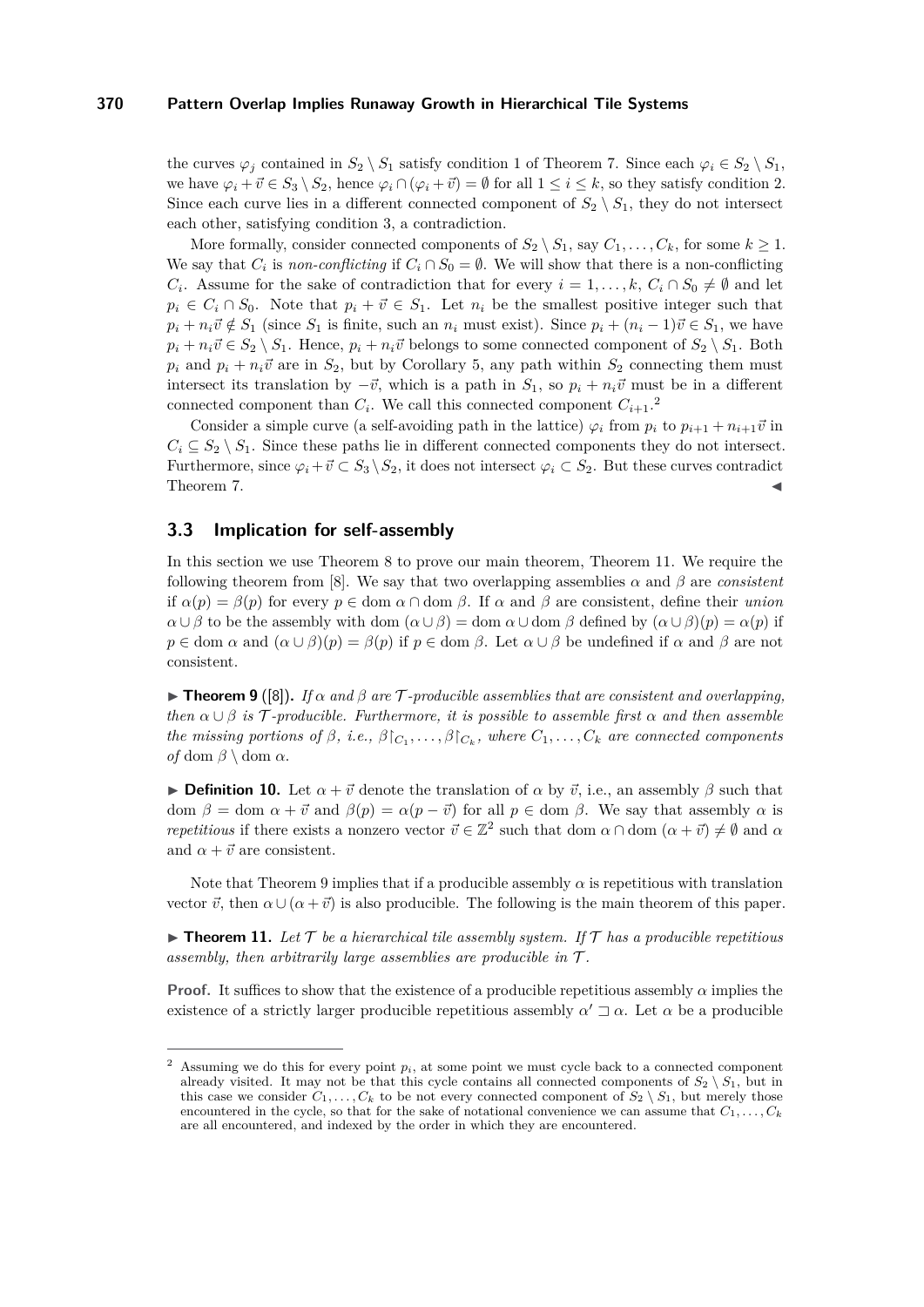repetitious assembly, with  $\vec{v} \in \mathbb{Z}^2$  a nonzero vector such that  $\alpha$  and  $\alpha + \vec{v}$  overlap and are consistent. For all  $i \in \{0, 1, 2\}$ , let  $\alpha_i = \alpha + i\vec{v}$  and  $S_i = \text{dom } \alpha_i$ .

By Theorem [8,](#page-8-1) at least one connected component  $C_2 \subseteq S_2 \setminus S_1$  does not intersect  $S_0$ . Define  $C_1 = C_2 - \vec{v}$ . Note that  $C_1 \subseteq S_1 \setminus S_0$ , which implies, since  $C_2 \subseteq S_2 \setminus S_1$ , that  $C_2 \cap C_1 = \emptyset$ . Let  $\bar{\alpha} = \alpha_1 \upharpoonright_{C_1}$ . Define  $\alpha' = \alpha \cup \bar{\alpha}$ . By Theorem [9,](#page-10-1)  $\alpha'$  is producible. Consider dom  $\alpha' \cap$  dom  $(\alpha' + \vec{v})$ ; it suffices to show that  $\alpha'$  and  $\alpha' + \vec{v}$  are consistent on every tile type in this intersection. We have

$$
dom \alpha' \cap dom (\alpha' + \vec{v}) = (S_0 \cup C_1) \cap (S_1 \cup C_2)
$$
  
=  $(S_0 \cap S_1) \cup (S_0 \cap C_2) \cup (C_1 \cap S_1) \cup (C_1 \cap C_2)$   
=  $(S_0 \cap S_1) \cup \emptyset \cup (C_1 \cap S_1) \cup \emptyset$   
=  $(S_0 \cap S_1) \cup C_1$ .

We handle the cases for  $S_0 \cap S_1$  and  $C_1$  separately:

- $S_0 \cap S_1$ : Since  $C_1 \cap S_0 \cap S_1 = \emptyset$ , the addition of  $\bar{\alpha}$  to  $\alpha_0$  cannot introduce new tiles anywhere in  $S_0 \cap S_1$ , so only tiles from  $\alpha_0$  could appear here. By the hypothesis that  $\alpha_0$  is consistent with  $\alpha_1$ ,  $\alpha'$  and  $\alpha' + \vec{v}$  are consistent on  $S_0 \cap S_1$ .
- *C*<sub>1</sub>: Observe that  $\alpha' \mid_{C_1 \vec{v}} \sqsubset \alpha_0$  (this is the subassembly of  $\alpha'$  that will overlap  $C_1$  after being translated by  $\vec{v}$ ) and  $(\alpha' + \vec{v})|_{C_1} \subset \alpha_1$ , so the fact that  $\alpha_0$  is consistent with  $\alpha_1$ implies that  $\alpha'$  and  $\alpha' + \vec{v}$  are consistent on  $C_1$  as well.

Hence  $\alpha'$  is repetitious. Since  $C_1 \subseteq S_1 \setminus S_0$  and is nonempty,  $|\text{dom }\alpha'| > |\text{dom }\alpha|$ .

**Acknowledgements.** The authors are extremely grateful to Jozef Haleš for the proof of Theorem [7.](#page-6-0) Although Jozef requested not to be a coauthor, that theorem is the keystone of the paper. The second author is also grateful to David Kirkpatrick, Pierre-Étienne Meunier, Damien Woods, Shinnosuke Seki, and Andrew Winslow for several insightful discussions. The third author would like to thank Sheung-Hung Poon for useful discussions.

#### **References**

- <span id="page-11-1"></span>**1** Gagan Aggarwal, Qi Cheng, Michael H. Goldwasser, Ming-Yang Kao, Pablo Moisset de Espanés, and Robert T. Schweller. Complexities for generalized models of self-assembly. *SIAM Journal on Computing*, 34:1493–1515, 2005. Preliminary version appeared in SODA 2004.
- <span id="page-11-0"></span>**2** Robert D. Barish, Rebecca Schulman, Paul W. K. Rothemund, and Erik Winfree. An information-bearing seed for nucleating algorithmic self-assembly. *Proceedings of the National Academy of Sciences*, 106(15):6054–6059, March 2009.
- <span id="page-11-2"></span>**3** Sarah Cannon, Erik D. Demaine, Martin L. Demaine, Sarah Eisenstat, Matthew J. Patitz, Robert T. Schweller, Scott M. Summers, and Andrew Winslow. Two hands are better than one (up to constant factors). In *STACS 2013: Proceedings of the Thirtieth International Symposium on Theoretical Aspects of Computer Science*, pages 172–184, 2013.
- <span id="page-11-3"></span>**4** Ho-Lin Chen and David Doty. Parallelism and time in hierarchical self-assembly. In *SODA 2012: Proceedings of the 23rd Annual ACM-SIAM Symposium on Discrete Algorithms*, pages 1163–1182, 2012.
- <span id="page-11-4"></span>**5** Erik D. Demaine, Martin L. Demaine, Sándor P. Fekete, Matthew J. Patitz, Robert T. Schweller, Andrew Winslow, and Damien Woods. One tile to rule them all: Simulating any Turing machine, tile assembly system, or tiling system with a single puzzle piece. In *ICALP 2014: Proceedings of the 41st International Colloquium on Automata, Languages, and Programming*, 2014.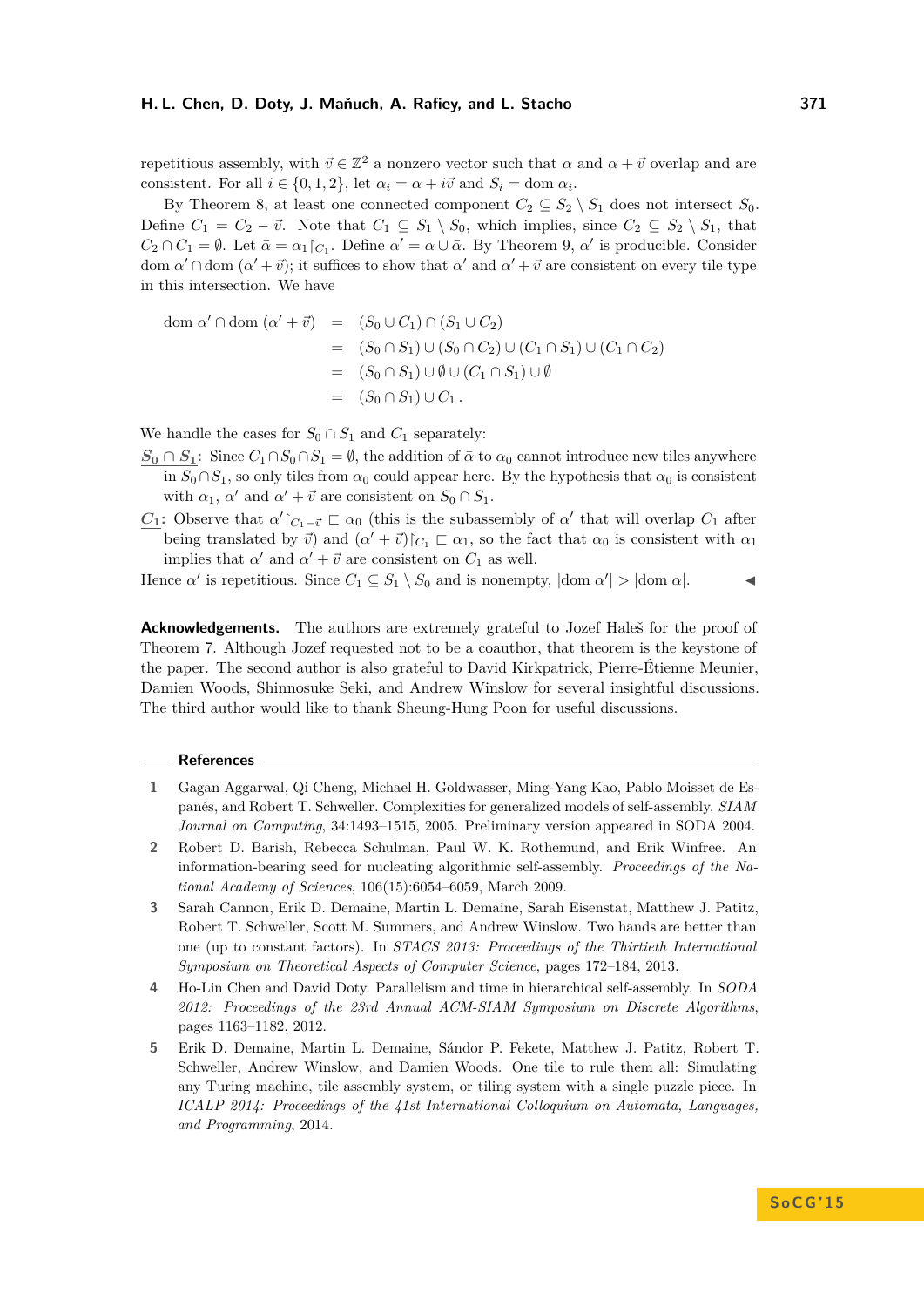## **372 Pattern Overlap Implies Runaway Growth in Hierarchical Tile Systems**

- <span id="page-12-4"></span>**6** Erik D. Demaine, Matthew J. Patitz, Trent Rogers, Robert T. Schweller, Scott M. Summers, and Damien Woods. The two-handed tile assembly model is not intrinsically universal. In *ICALP 2013: Proceedings of the 40th International Colloquium on Automata, Languages and Programming*, July 2013.
- <span id="page-12-6"></span>**7** David Doty. Theory of algorithmic self-assembly. *Communications of the ACM*, 55(12):78– 88, December 2012.
- <span id="page-12-13"></span>**8** David Doty. Producibility in hierarchical self-assembly. In *UCNC 2014: Proceedings of 13th Unconventional Computation and Natural Computation*, 2014.
- <span id="page-12-5"></span>**9** David Doty, Matthew J. Patitz, Dustin Reishus, Robert T. Schweller, and Scott M. Summers. Strong fault-tolerance for self-assembly with fuzzy temperature. In *FOCS 2010: Proceedings of the 51st Annual IEEE Symposium on Foundations of Computer Science*, pages 417–426. IEEE, 2010.
- <span id="page-12-8"></span>**10** David Doty, Matthew J. Patitz, and Scott M. Summers. Limitations of self-assembly at temperature 1. *Theoretical Computer Science*, 412(1–2):145–158, January 2011. Preliminary version appeared in DNA 2009.
- <span id="page-12-9"></span>**11** Pierre Étienne Meunier, Matthew J. Patitz, Scott M. Summers, Guillaume Theyssier, Andrew Winslow, and Damien Woods. Intrinsic universality in tile self-assembly requires cooperation. In *SODA 2014: Proceedings of the 25th Annual ACM-SIAM Symposium on Discrete Algorithms*, pages 752–771, 2014.
- <span id="page-12-17"></span>**12** Kei Goto, Yoko Hinob, Takayuki Kawashima, Masahiro Kaminagab, Emiko Yanob, Gaku Yamamotob, Nozomi Takagic, and Shigeru Nagasec. Synthesis and crystal structure of a stable S-nitrosothiol bearing a novel steric protection group and of the corresponding S-nitrothiol. *Tetrahedron Letters*, 41(44):8479–8483, 2000.
- <span id="page-12-15"></span>**13** Wilfried Heller and Thomas L. Pugh. "Steric protection" of hydrophobic colloidal particles by adsorption of flexible macromolecules. *Journal of Chemical Physics*, 22(10):1778, 1954.
- <span id="page-12-16"></span>**14** Wilfried Heller and Thomas L. Pugh. "Steric" stabilization of colloidal solutions by adsorption of flexible macromolecules. *Journal of Polymer Science*, 47(149):203–217, 1960.
- <span id="page-12-3"></span>**15** Chris Luhrs. Polyomino-safe DNA self-assembly via block replacement. *Natural Computing*, 9(1):97–109, March 2010. Preliminary version appeared in DNA 2008.
- <span id="page-12-10"></span>**16** Ján Maňuch, Ladislav Stacho, and Christine Stoll. Two lower bounds for self-assemblies at temperature 1. *Journal of Computational Biology*, 17(6):841–852, 2010.
- <span id="page-12-7"></span>**17** Matthew J. Patitz. An introduction to tile-based self-assembly. In *UCNC 2012: Proceedings of the 11th international conference on Unconventional Computation and Natural Computation*, pages 34–62, Berlin, Heidelberg, 2012. Springer-Verlag.
- <span id="page-12-11"></span>**18** John H. Reif and Tianqi Song. Complexity and computability of temperature-1 tilings. Poster at DNA 2013: 19th International Meeting on DNA Computing and Molecular Programming, 2013.
- <span id="page-12-12"></span>**19** Paul W. K. Rothemund and Erik Winfree. The program-size complexity of self-assembled squares (extended abstract). In *STOC 2000: Proceedings of the Thirty-Second Annual ACM Symposium on Theory of Computing*, pages 459–468, 2000.
- <span id="page-12-1"></span>**20** Rebecca Schulman and Erik Winfree. Synthesis of crystals with a programmable kinetic barrier to nucleation. *Proceedings of the National Academy of Sciences*, 104(39):15236– 15241, 2007.
- <span id="page-12-2"></span>**21** Rebecca Schulman and Erik Winfree. Programmable control of nucleation for algorithmic self-assembly. *SIAM Journal on Computing*, 39(4):1581–1616, 2009. Preliminary version appeared in DNA 2004.
- <span id="page-12-14"></span>**22** Leroy G. Wade. *Organic Chemistry*. Prentice Hall, 2nd edition, 1991.
- <span id="page-12-0"></span>**23** Erik Winfree. Simulations of computing by self-assembly. Technical Report CaltechC-STR:1998.22, California Institute of Technology, 1998.